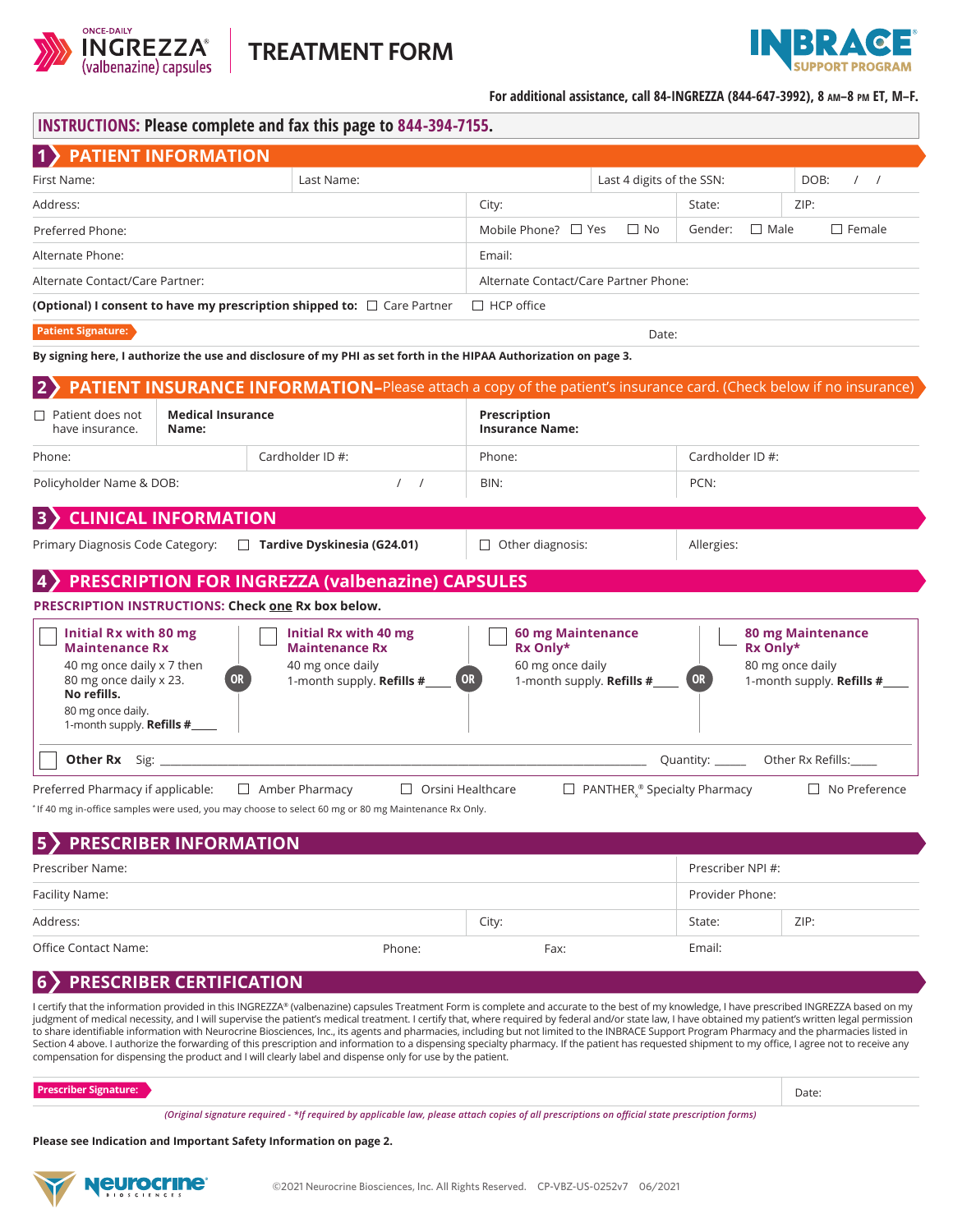



## **Important Information**

# **INDICATION & USAGE**

INGREZZA**®** (valbenazine) capsules is indicated for the treatment of adults with tardive dyskinesia.

# **IMPORTANT SAFETY INFORMATION**

# **CONTRAINDICATIONS**

INGREZZA is contraindicated in patients with a history of hypersensitivity to valbenazine or any components of INGREZZA. Rash, urticaria, and reactions consistent with angioedema (e.g., swelling of the face, lips, and mouth) have been reported.

# **WARNINGS & PRECAUTIONS**

### **Somnolence**

INGREZZA can cause somnolence. Patients should not perform activities requiring mental alertness such as operating a motor vehicle or operating hazardous machinery until they know how they will be affected by INGREZZA.

### **QT Prolongation**

INGREZZA may prolong the QT interval, although the degree of QT prolongation is not clinically significant at concentrations expected with recommended dosing. INGREZZA should be avoided in patients with congenital long QT syndrome or with arrhythmias associated with a prolonged QT interval. For patients at increased risk of a prolonged QT interval, assess the QT interval before increasing the dosage.

### **Parkinsonism**

INGREZZA may cause parkinsonism in patients with tardive dyskinesia. Parkinsonism has also been observed with other VMAT2 inhibitors. Reduce the dose or discontinue INGREZZA treatment in patients who develop clinically significant parkinson-like signs or symptoms.

# **ADVERSE REACTIONS**

The most common adverse reaction (≥5% and twice the rate of placebo) is somnolence. Other adverse reactions (≥2% and >placebo) include: anticholinergic effects, balance disorders/falls, headache, akathisia, vomiting, nausea, and arthralgia.

You are encouraged to report negative side effects of prescription drugs to the FDA. Visit MedWatch at www.fda.gov/medwatch or call 1-800-FDA-1088.

### **Please see accompanying INGREZZA full [Prescribing Information](https://www.neurocrine.com/ingrezzapi)**